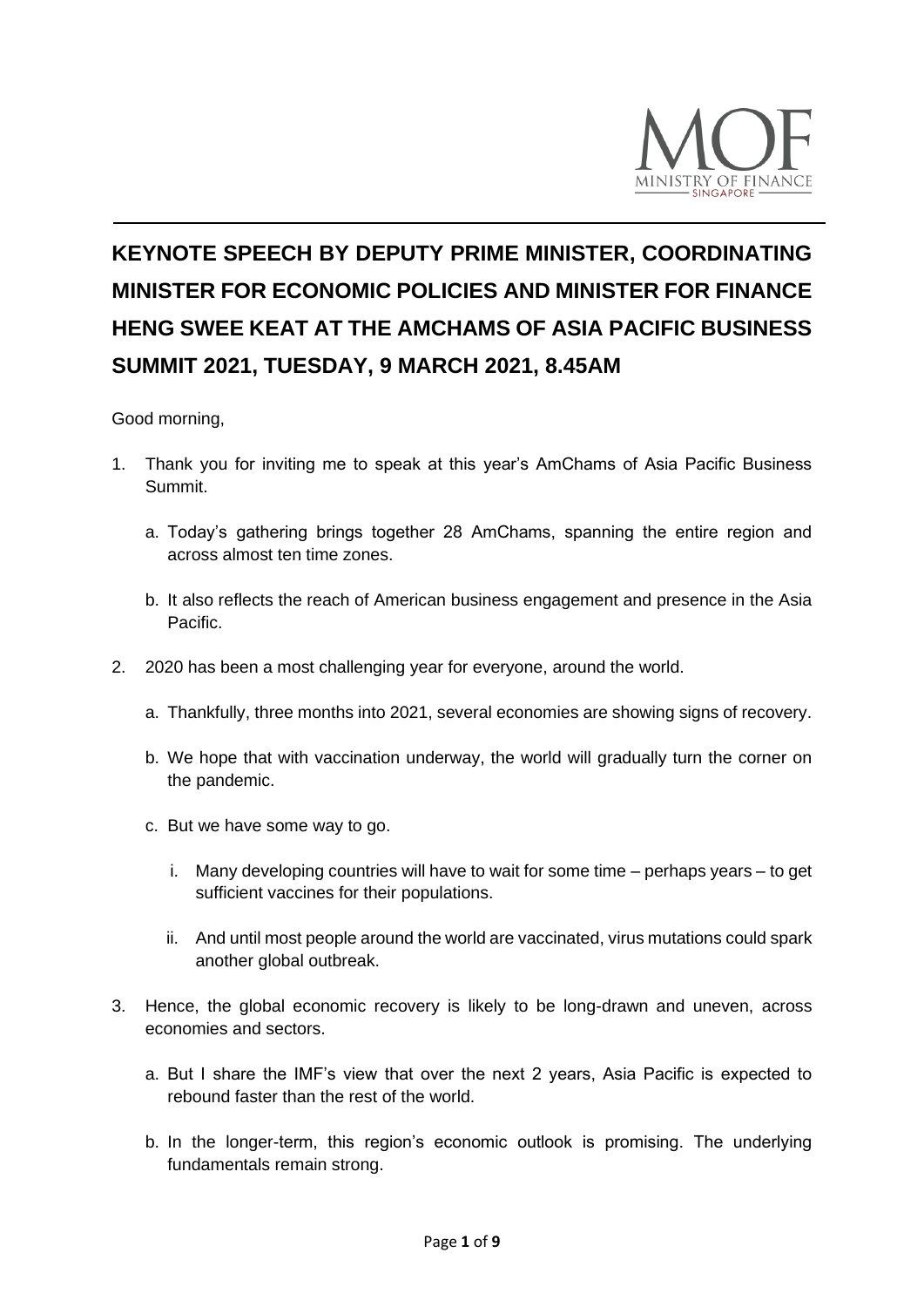- i. First, the Asia Pacific region has not fully reaped its demographic dividends. In Southeast Asia in particular, more than half the population today is under the age of 35.
- ii. Second, a rapidly expanding middle class will boost consumption and drive demand for many industries. By 2030, two-thirds of the global middle class will be located in the Asia Pacific.
- iii. Third, with 400 million internet users in Southeast Asia alone, our digital economy is poised for rapid growth. This will further spur innovation, raise productivity, and create new growth areas.
- 4. But I should also caution that despite strong fundamentals, this region's continued growth and prosperity is not preordained.
	- a. While there are many opportunities, there are also uncertainties and risks.
	- b. For example, the recent developments in Myanmar have created uncertainties for the region, and we hope that all stakeholders can engage in genuine and direct dialogue to resolve the situation peacefully.
	- c. Let me now highlight three major challenges which the region faces, and how American corporates can play a constructive role in navigating them.

### **Uncertainty over COVID-19 Trajectory**

- 5. The biggest challenge that this region, and in fact the world, face is the uncertainty about the shape of the COVID-19 trajectory.
	- a. Many parts of Asia Pacific have contained the virus relatively well so far.
		- i. This has allowed some green shoots of recovery.
		- ii. But the recovery will be limited, as long as borders remain shut and safe distancing measures remain.
		- iii. To be able to lift these restrictions substantially, herd immunity will first have to be achieved.
	- b. One positive sign is that the vaccine rollout is progressing well in some parts of the world.
		- i. Globally, the number of people given at least one dose of the vaccine is more than twice the number of people who had been infected.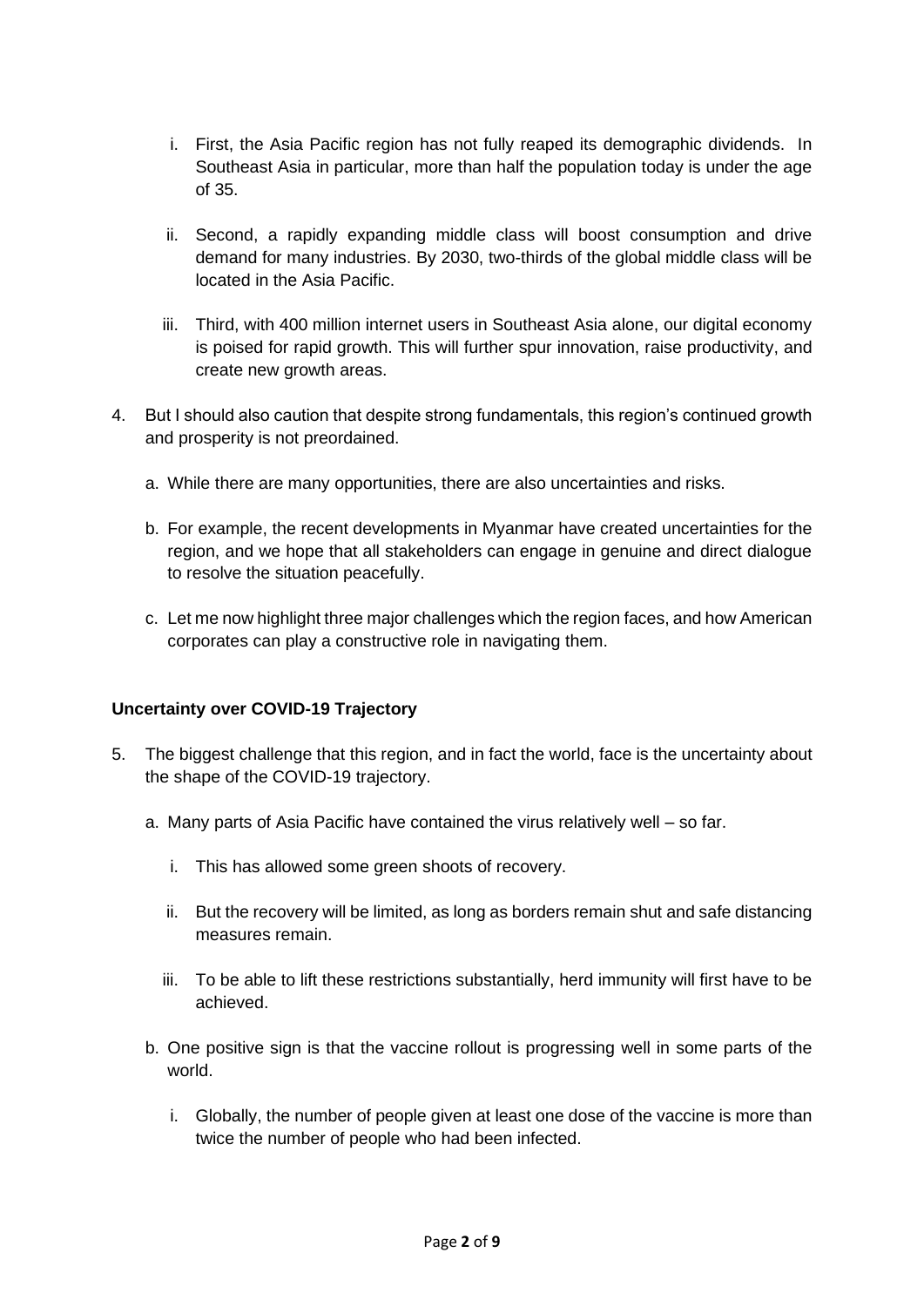- ii. Vaccines may not be a panacea given vaccine hesitancy, uncertainty over how long immunity lasts, and their efficacy against new variants.
- iii. But a vaccinated population puts a country on a much stronger footing for economic recovery.
- c. For Asia Pacific to continue to stay ahead of COVID-19, the region will have to redouble its vaccination efforts.
- 6. The pandemic cannot be fully controlled anywhere, until it is stopped everywhere.
	- a. Securing vaccines for all countries is therefore critical to ending this pandemic.
		- i. In this regard, the COVAX Facility has built remarkable momentum, with 190 economies participating.
		- ii. In addition to governments, it also brings together companies, civil society and philanthropic organisations, to ensure that vaccines are distributed fairly and equitably.
		- iii. We are heartened that the Biden Administration has recently pledged US\$4 billion to COVAX.
		- iv. This will help fund the supply of vaccines for low- and middle-income economies.
	- b. Corporates too can play a part.
		- i. You can make valuable contributions to COVAX.
		- ii. You can facilitate the transportation and distribution of vaccines.
		- iii. You can alleviate the fallout from the pandemic on under-served communities.
	- c. Your contributions can go beyond this crisis, by working together with governments and other stakeholders,
		- i. To strengthen resilience for the world, and for Asia Pacific, and formulating our collective response to the next pandemic, be it Disease X or something else.

### **Navigating US-China Strategic Competition**

- 7. The second key challenge for the region is the heightening strategic competition between the US and China.
	- a. US-China competition is here to stay for the foreseeable future.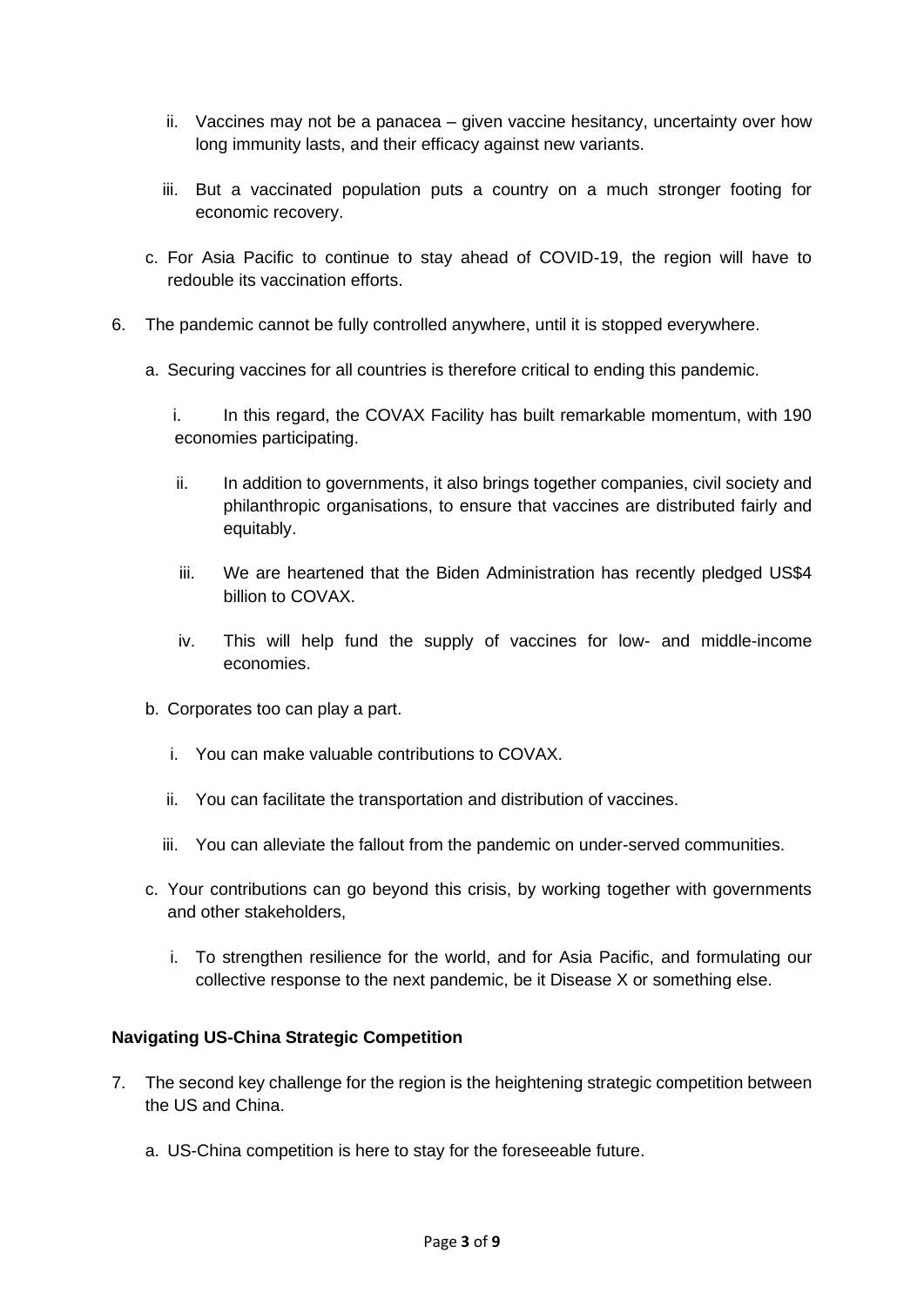- b. There have been some disagreements between the two powers. Both sides have since hardened their positions.
- c. For both China and the US, domestic considerations are paramount. Neither wants to appear weak.
	- i. In July this year, the Chinese Communist Party will celebrate its  $100<sup>th</sup>$  anniversary. Next year is its crucial 20<sup>th</sup> Party Congress, which will elect its top leaders for the next five years.
	- ii. In the US, President Biden needs to work with Congress, in which the Democrats have only thin majorities, to move his domestic agenda forward. This will be even more complicated if he antagonises some quarters by appearing soft on China.
- d. It remains to be seen how US-China relations will play out.
	- i. Chinese leaders, such as foreign minister Wang Yi, have signalled Beijing's willingness to reset relations with Washington.
	- ii. But he has set removal of restrictions on trade and technology transfers as conditions for a reset.
	- iii. For now at least, this appears to be a non-starter. President Biden has reaffirmed the Trump administration's restrictions on technology transfers, even while he reviews the US approach towards China.
- e. We hope that the Biden administration will bring greater predictability and nuance to the world's most important bilateral relationship.
	- i. It will be good if both sides can cooperate on issues of common interest, such as the fight to contain the pandemic, global economic recovery, and climate change.
	- ii. I hope that over time, a framework for a constructive relationship will be developed, even as they continue to compete.
- 8. Despite the calls for the Administration to pay attention to trans-Atlantic relations and the Middle East, it is just as important that the US engages the rest of Asia beyond China.
	- a. Over the past decades, the US' presence has brought stability and prosperity.
		- i. This has not only benefitted the region, but also many US companies.
		- ii. Today, the US has around US\$800 billion of investment in the rest of Asia Pacific, of which about 40% is in Southeast Asia.
	- b. This region is also home to some of the world's most dynamic economies, and where the US has many reliable supply chains and production bases.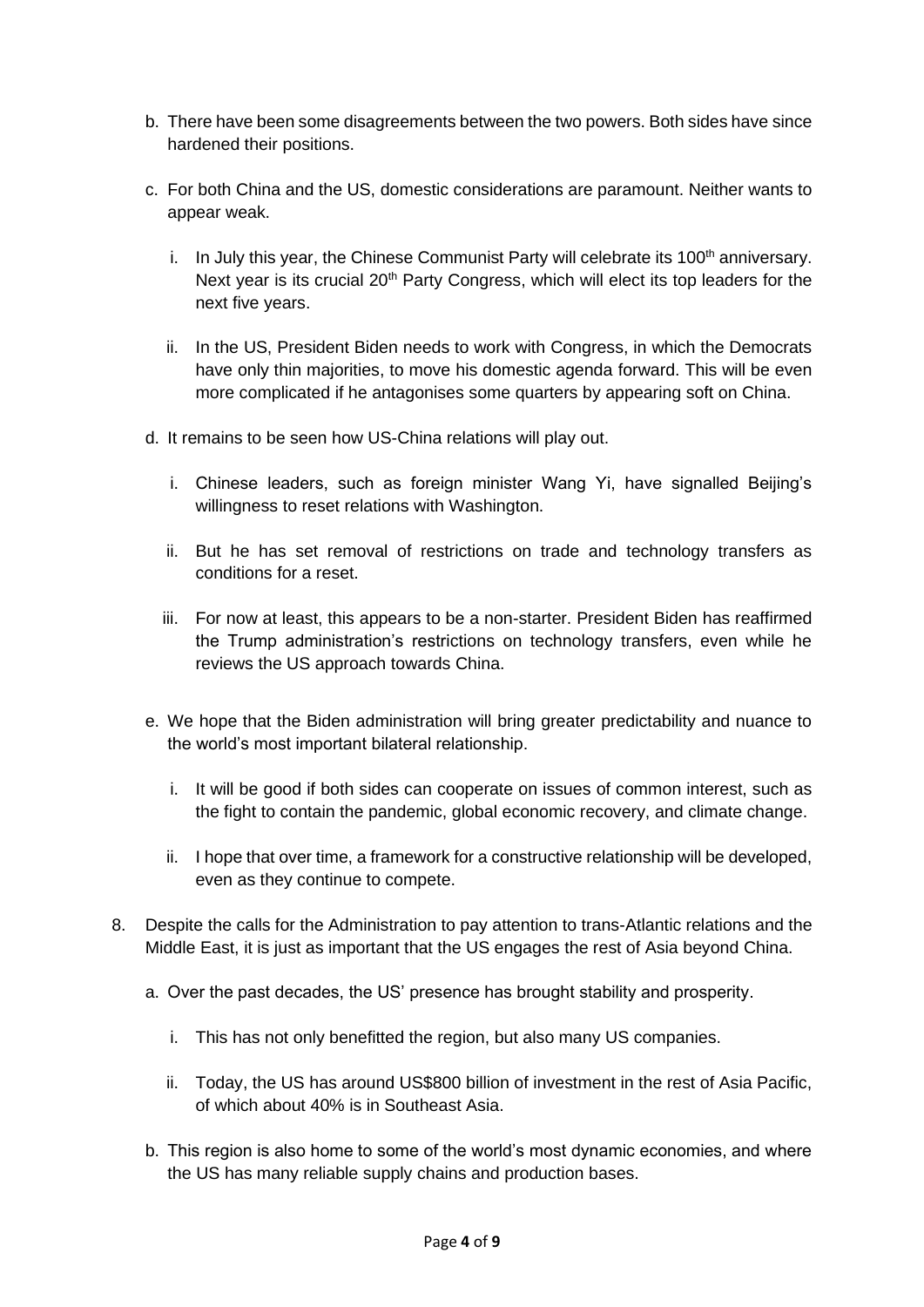- c. Strong US presence in the region is a vital stabiliser.
	- i. In this way, the US can also continue to reap the rewards of the region's long-term growth trajectory
- 9. While the global order is largely determined by the actions of governments,
	- a. The corporate world can be a bridge between countries, societies and cultures.
	- b. American businesses have served as an effective bridge in the past,
		- i. Including as strong supporters and advocates for the US-Singapore Free Trade Agreement – which I was deeply involved in.
	- c. Your role is now even more critical.
		- i. De-globalisation will be to no one's benefit.
		- ii. US corporates have an important role to keep globalisation going,
			- 1. By strengthening constructive efforts to reform the system,
			- 2. And supporting efforts to develop a robust rules-based system, with dispute resolution mechanisms that all can abide by.
	- d. I hope that American corporations will continue to be a champion for globalisation,
		- i. And be our partner for stronger US economic engagement of the region.

### **Growing Debt Burden**

- 10. The third major challenge is the impact of rising global debt levels.
	- a. Sovereign debt is reaching new highs in many countries.
		- i. In developing Asia, the IMF expects government debt to rise to around 70% of GDP by end-2021, up from 57% in 2019.
		- ii. An expansionary fiscal posture was necessary to cushion households and workers from the most severe effects of the crisis.
		- iii. Very low interest rates have also helped governments to service debt, for now.
	- b. But the debt will have to be repaid at some point
		- i. Interest rates cannot remain low indefinitely.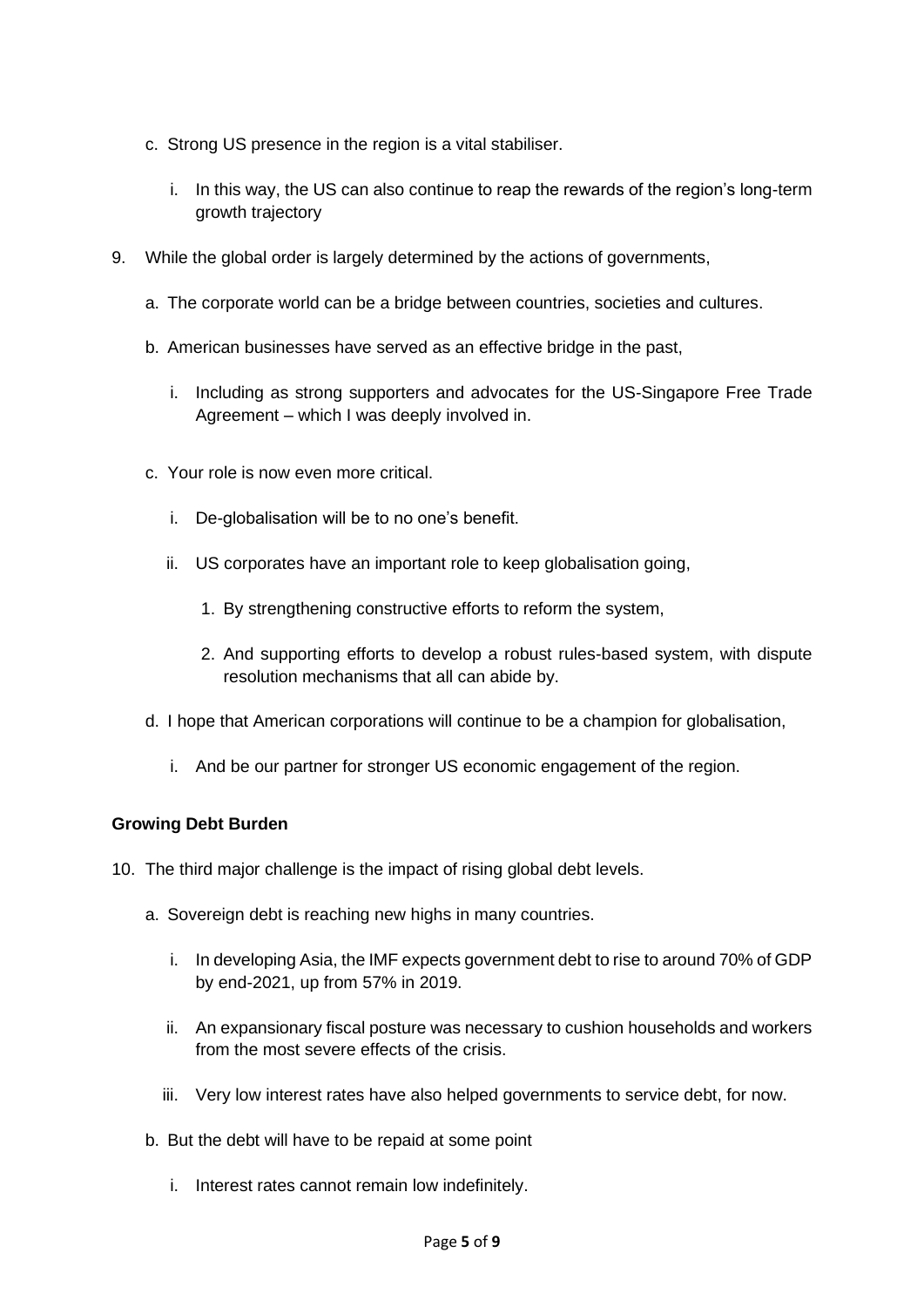- ii. If we are not careful, the debt burden and resulting inflation could crimp the ability of economies to make sustained investments in emerging opportunities.
- iii. Without these investments, the region may fail to realise its long-term growth potential.
- c. Corporates can play a key part in realising Asia's growth story.
- d. Just as many of you benefitted from your earlier patience to be in Asia for the long haul, when growth was more nascent,
	- i. I encourage you to take a long view of the growth prospects of this region, and continue to invest in emerging opportunities.
- e. Corporates are the foundation of America's strength and resilience.
	- i. Your signal of confidence will have a strong multiplier effect, not just commercially, but geopolitically.

## **Growth Areas**

- 11. The depth and range of US businesses in Asia Pacific has grown over the years.
	- a. I know many of you are also looking for new possibilities for investments.
	- b. Let me briefly highlight 3 growth areas which I think will resonate with policy makers in the region as being important for their development, and which also present opportunities for investment.
- 12. First, infrastructure demands.
	- a. Pre-COVID, infrastructure needs alone were estimated at US\$1.7 trillion per year for the coming decade. It is probably an underestimate now.
	- b. Multilateral institutions such as the ADB, AIIB and World Bank are channelling resources to meet these needs in Asia.
	- c. Some of these institutions are also tapping Singapore's deep financial eco-system, to mobilise private capital to complement these efforts.
	- d. Singapore set up Infrastructure Asia to match supply and demand in an ecosystem that connects governments with developers, professional service providers as well as financiers.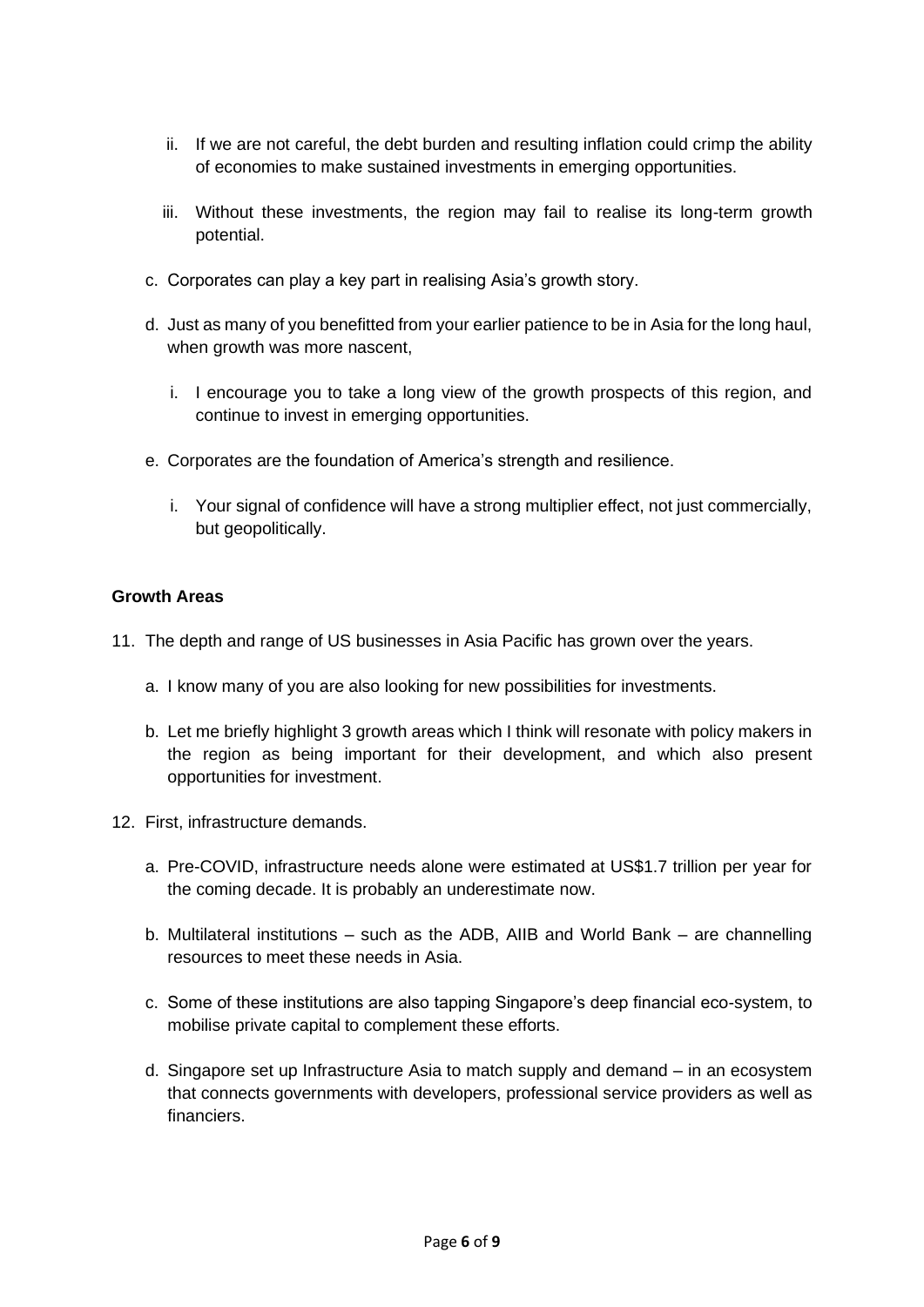- e. Infrastructure investment can boost economic growth. In particular, clean energy, transport and smart infrastructure not only aid a more robust post-COVID recovery, but also create a more sustainable future.
- 13. Another area is the digital economy
	- a. The growth potential of the digital economy in Asia and the world is significant
		- i. For example, Southeast Asia is home to a number of tech unicorns and decacorns.
		- ii. The size of the digital economy in Southeast Asia is projected to triple from US\$100 billion last year, to over US\$300 billion in 2025
	- b. US companies are well-placed to tap on Asia's digital dividend
		- i. You continue to be at the forefront of innovation,
			- 1. With deep technology expertise, business models, and the scale to reach billions digitally.
		- ii. You are also helping to shape the consensus around emerging policy areas such as the ethical use of Artificial Intelligence.
			- 1. These issues increasingly resonate with consumers in the region and the world.
	- c. US companies have been a part of Singapore's journey from the beginning
		- i. In the next bound of digitally driven growth, we want to further partner you, as we invest in technology-intensive and innovation-driven growth.
		- ii. With our strong links to the region, Singapore can continue to be an effective and stable base for companies looking to expand into the region.
- 14. Sustainability is the third growth area.
	- a. With the US re-joining the Paris Agreement and growing momentum for net-zero ambition around the world, global climate action is accelerating.
	- b. Southeast Asia has tremendous potential to contribute to this green transition, and Singapore aims to be a green node for the region.
	- c. Microsoft signed its first clean energy deal in Asia with a Singapore company, as it aims to be carbon negative by 2030.
		- i. There is scope for more of such deals in the future.
	- d. Another area of opportunity is nature-based solutions for carbon removal. Southeast Asia offers many opportunities in this area.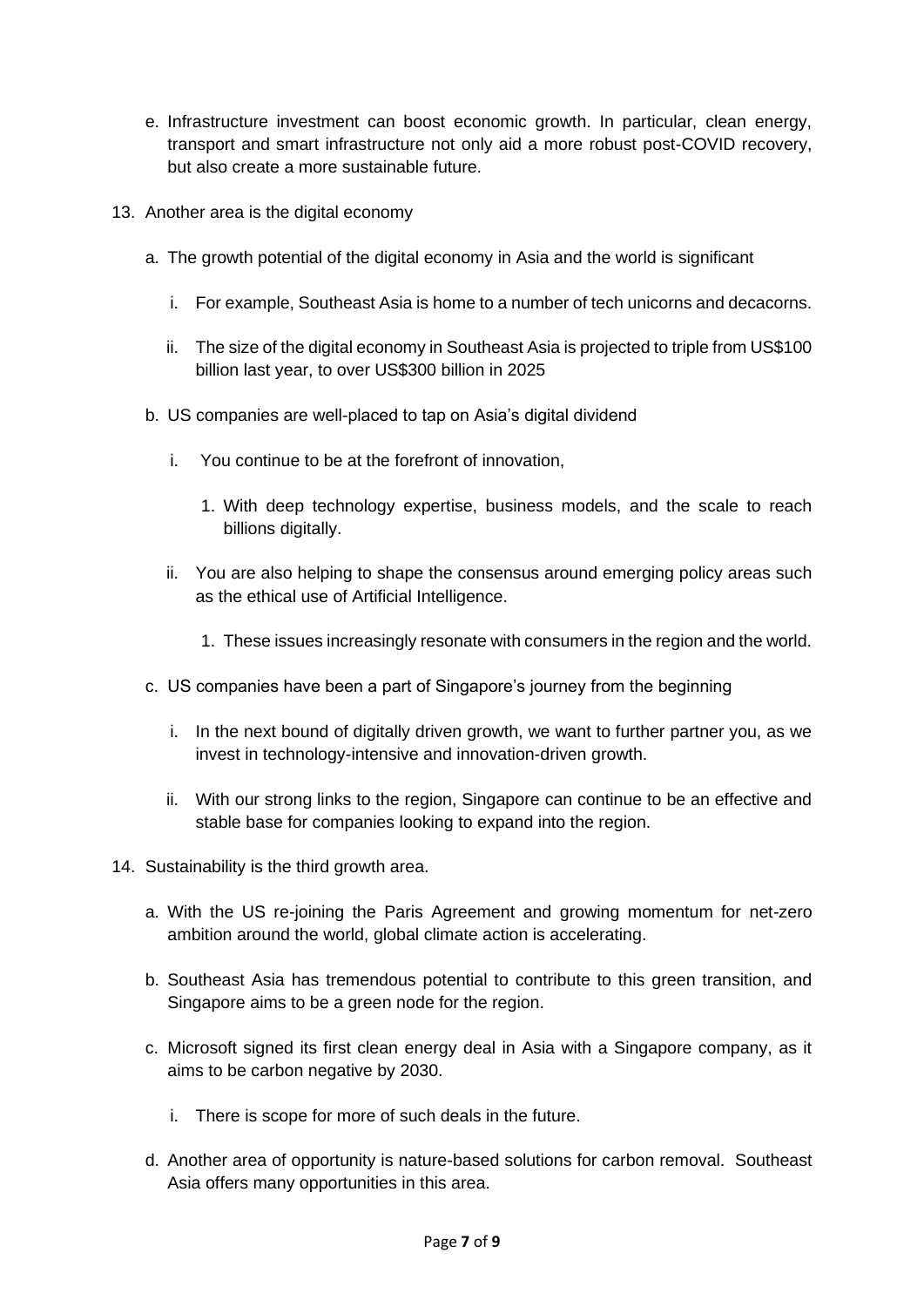- i. As a low-lying island state, Singapore takes the threat of climate change seriously.
- ii. We are working with partners in the region to provide a range of carbon services.
- iii. This can support companies in their sustainability journey.
- e. We welcome the US, with its history of innovation, to partner with Singapore and partners in the region, to catalyse a green recovery.
- 15. I highlighted three areas of growth. But the region offers many other possibilities.
	- a. As we enter the second year of the pandemic, we must strive to emerge stronger from this crisis.
		- i. Emerging stronger is the central theme of my Budget Statement last month,
		- ii. And there will be many opportunities as the region emerges from this crisis.
	- b. We look forward to your continued investment in the region,
		- i. And to stronger partnerships to realise these growth opportunities.
	- c. Singapore can be your base to explore the region.
		- i. As a Global-Asia node, we provide opportunities for US and global companies to explore Asia,
		- ii. And for companies based in Asia to explore the world.
	- d. We are also remaking Singapore as a node for technology, innovation, enterprise and sustainability,
		- i. Where we can further contribute to the region's growth.
	- e. I welcome you to visit Singapore to explore new possibilities when the situation permits.

### **Conclusion**

- 16. AmChams of Asia Pacific was founded in the 1968, at a time when Asia was in turmoil
	- a. The shadow of communism loomed large, and
	- b. The US was in a protracted war in Vietnam.
- 17. Throughout the years, the US remained invested in the region, and provided the stability for peace, progress and prosperity.